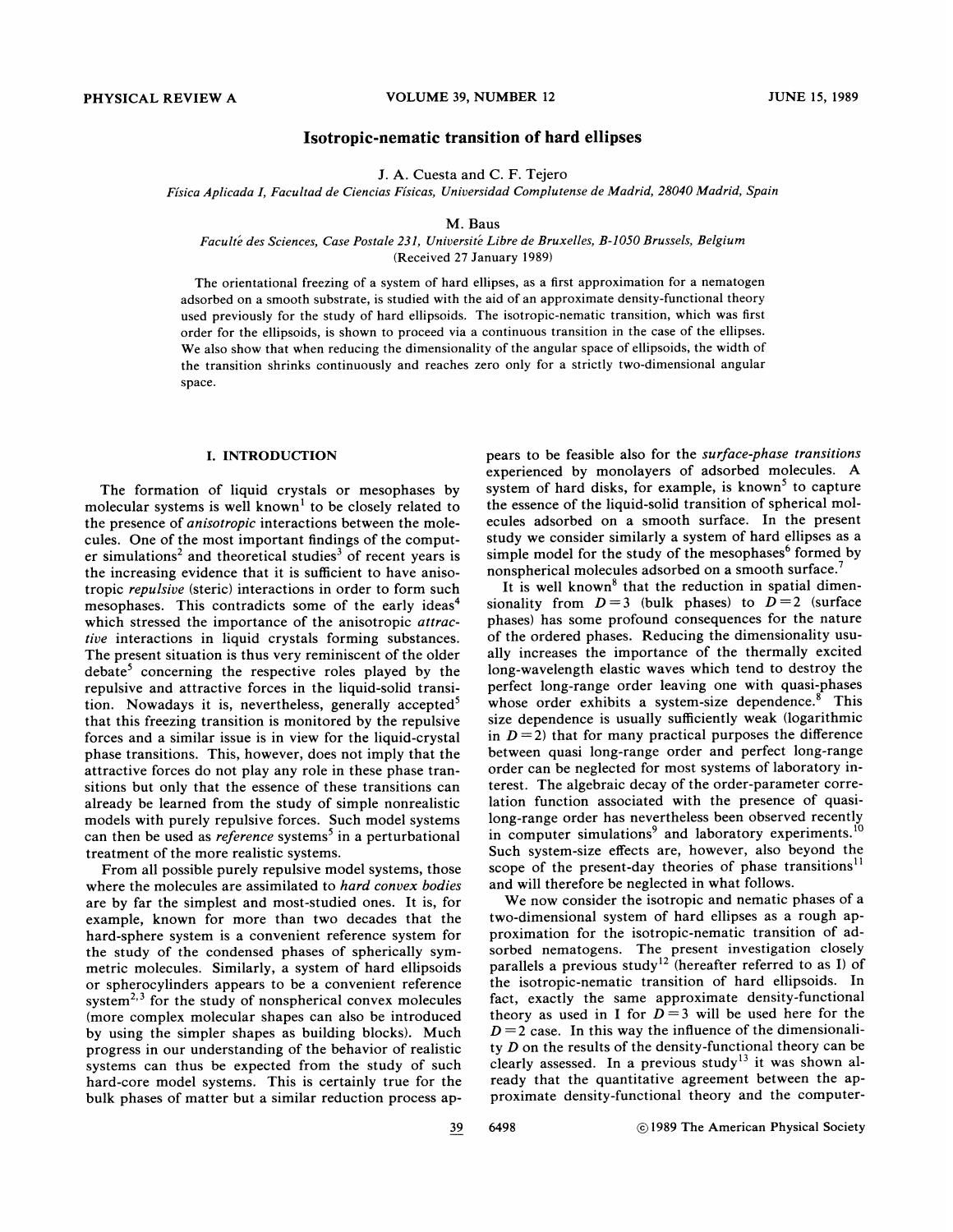simulation results for the liquid-solid transition transfers nicely from the hard-sphere to the hard-disk system. In the present case it can only be hoped that the similar agreement found already in I for the isotropic-nematic transition of hard ellipsoids will also be transferred to the hard-ellipse case for which the corresponding computer simulations are, however, still lacking.

In Sec. II we briefly recall the density-functional approach to orientational freezing (as introduced in I) in a D-dimensional setting. The results for the isotropic and nematic phases of hard ellipses are given in Sec. III. The relation to the orientational freezing of some constrained bulk systems is briefly considered in Sec. IV, while Sec. V contains our conclusions.

### II. APPROXIMATE DENSITY-FUNCTIONAL THEORY FOR ORIENTATIONAL FREEZING IN D DIMENSIONS

The density-functional theory (DFT) is a convenient theoretical framework for the study of phase coexistence mainly because it treats the disordered (isotropic) and the ordered (nematic) phases on the same footing. Between the various possible versions $^{11}$  of the DFT we will employ here the one which uses the Helmholtz free energy  $F$  as basic thermodynamic potential for reasons already advocated in I. We will follow here the same notation as in I which contains moreover a summary of the general ideas behind the DFT in a setting valid for both positional and orientational freezing. Let  $f = F/V$  be the (Helmholtz) free energy per unit volume V,  $\beta = 1/k_BT$  the inverse temperature (which plays only the role of a scale factor in hard-core systems), and  $\rho$  the average (number) density so that  $f/\rho$  is the free energy per particle and  $\beta f/\rho$  its dithat  $f/p$  is the free energy per particle and  $p_f/p$  its di-<br>mensionless form. Further,  $\Delta f = f_N - f_I$  will denote the difference in free-energy density between the nematic  $(N)$ and isotropic  $(I)$  phases of the same average density:  $\rho_N = \rho_I \equiv \rho$ . The dimensionless free-energy difference,  $\beta\Delta f$  / $\rho$ , can then be written according to Eq. (2.10) of I:

$$
\frac{\beta}{\rho} \Delta f = \frac{1}{V} \int d\mathbf{x} \frac{\rho(\mathbf{x})}{\rho} \ln \left[ \frac{\rho(\mathbf{x})}{\rho} \right]
$$

$$
- \frac{1}{\rho V} \int d\mathbf{x} \int d\mathbf{x}' \int_0^1 d\lambda (1 - \lambda) c(\mathbf{x}, \mathbf{x}'; [\rho + \lambda \Delta \rho])
$$

$$
\times \Delta \rho(\mathbf{x}) \Delta \rho(\mathbf{x}'), \qquad (2.1)
$$

where  $\Delta \rho(\mathbf{x}) = \rho(\mathbf{x}) - \rho$ , with  $\rho(\mathbf{x})$  the local density at  $\mathbf{x}=(\mathbf{r}, \mathbf{u})$  and  $c(\mathbf{x}, \mathbf{x}';[\rho])$  the direct correlation function (DCF) of a system of local density  $\rho(\mathbf{x})$ . Here r labels the position of the center of the molecule and u the orientation  $(u<sup>2</sup>=1)$  of its symmetry axis (assumed present) with respect to a laboratory-fixed coordinate system. Restricting ourselves to spatially uniform phases for which  $p(x) = ph(u)$ , with  $h(u)$  the angular distribution, and using the factorization approximation, '

$$
c(\mathbf{x}, \mathbf{x}') = c_0(|\mathbf{r} - \mathbf{r}'|) \Sigma(\mathbf{u} \cdot \mathbf{u}') ,
$$

between the translational and angular variables, Eq. (2. 1) is transformed into Eq. (4.7) of I:

$$
\frac{\beta}{\rho} \Delta f = \int d\mathbf{u} \, h(\mathbf{u}) \ln h(\mathbf{u})
$$
\n
$$
- \frac{\rho}{2} \int d\mathbf{r} \, c_0 \left[ \frac{|\mathbf{r}|}{\sigma_0}; \overline{\eta}(\eta; \chi) \right]
$$
\n
$$
\times \int d\mathbf{u} \int d\mathbf{u}' \Sigma(\mathbf{u} \cdot \mathbf{u}') [h(\mathbf{u}) - 1]
$$
\n
$$
\times [h(\mathbf{u}') - 1], \qquad (2.2)
$$

where  $\Sigma(\mathbf{u} \cdot \mathbf{u}')$  is the excluded volume of two molecules of given orientation **u** and **u'**, while  $c_0(|{\bf r}|/\sigma_0; \eta)$  is the DCF of an isotropic system of spherical molecules of diameter or an isotropic system of spherical molecules of diameter<br> $v_0$  and of packing fraction  $\eta = \rho v_{\text{mol}}$ , with  $v_{\text{mol}}$  the volume of one molecule, or equivalently of the spherical molecule which serves to model the translational correlations of the original nonspherical molecules (see I for details). Finally,  $\overline{\eta} = \overline{\eta}(\eta; \chi)$  is the packing fraction of the effective isotropic fluid of spherical molecules which is used to model the DCF of the ordered phase of the original nonspherical molecules. As in I,  $\overline{\eta}$  will be defined implicitly through the following rescaling of the contact distances:

$$
c_0(1;\eta) = c_o \left[ \left( \frac{1-|\chi|}{1+|\chi|} \right)^{1/2}; \overline{\eta} \right], \tag{2.3}
$$

where  $\chi = (k^2 - 1)/(k^2 + 1)$  and  $k = \sigma_{\parallel}/\sigma_{\perp}$  is the aspect ratio of the molecule with  $\sigma_{\parallel}$  ( $\sigma_{\perp}$ ) being its diameter parallel (perpendicular) to the symmetry axis. All the above approximations are identical to those discussed already in detail in I and have been recalled here mainly to show that they remain valid for a D-dimensional system (through appropriate generalization of the vectors r and u). Notice, however, that in the particular case of hard ellipses ( $D = 2$ ) the oblate ( $0 < k < 1$ )-prolate ( $1 < k < \infty$ ) symmetry discussed in I degenerates into a trivial statement. This is because ellipses always have two symmetry axes and hence u can be taken either along the major prolate) or the minor (oblate) axis. The Berne-Pechukas Gaussian-overlap approximation<sup>14</sup> to the excluded volume  $\Sigma(\mathbf{u} \cdot \mathbf{u}')$  can also be shown to remain valid for Ddimensional ellipsoids:

$$
\Sigma_{\rm BP}(\mathbf{u}\cdot\mathbf{u}') = \left[\frac{1-\chi^2(\mathbf{u}\cdot\mathbf{u}')^2}{1-\chi^2}\right]^{1/2},\tag{2.4}
$$

provided  $D \ge 2$ . Similarly, for the DCF  $c_0(|\mathbf{r}|/\sigma_0;\eta)$  we can use the generalization to  $D$ -dimensional spheres of the Percus- Yevick hard-sphere DCF elaborated elsewhere.<sup>15</sup> Finally, for the nematic phase the angular distribution  $h(\mathbf{u})$  must be of the form  $h(\mathbf{u}) \equiv h(\mathbf{u} \cdot \mathbf{n})$  with n the director ( $n^2$ =1). For a uniaxial nematic, n and -n are equivalent directors so that  $h(m) = h(-m)$  with  $m =$ **u**·n. The parametrization of  $h(m)$  used in I is then easily generalized as

$$
h(m) = \exp\left[\sum_{l=0}^{\infty} \gamma_{2l} C_{2l}^{(D-2)/2}(m)\right],
$$
 (2.5)

where  $C_l^{(D-2)/2}(m)$  are the Gegenbauer polynomials which form a complete basis<sup>16</sup> for the representation of the group of rotations of u around the polar axis n in a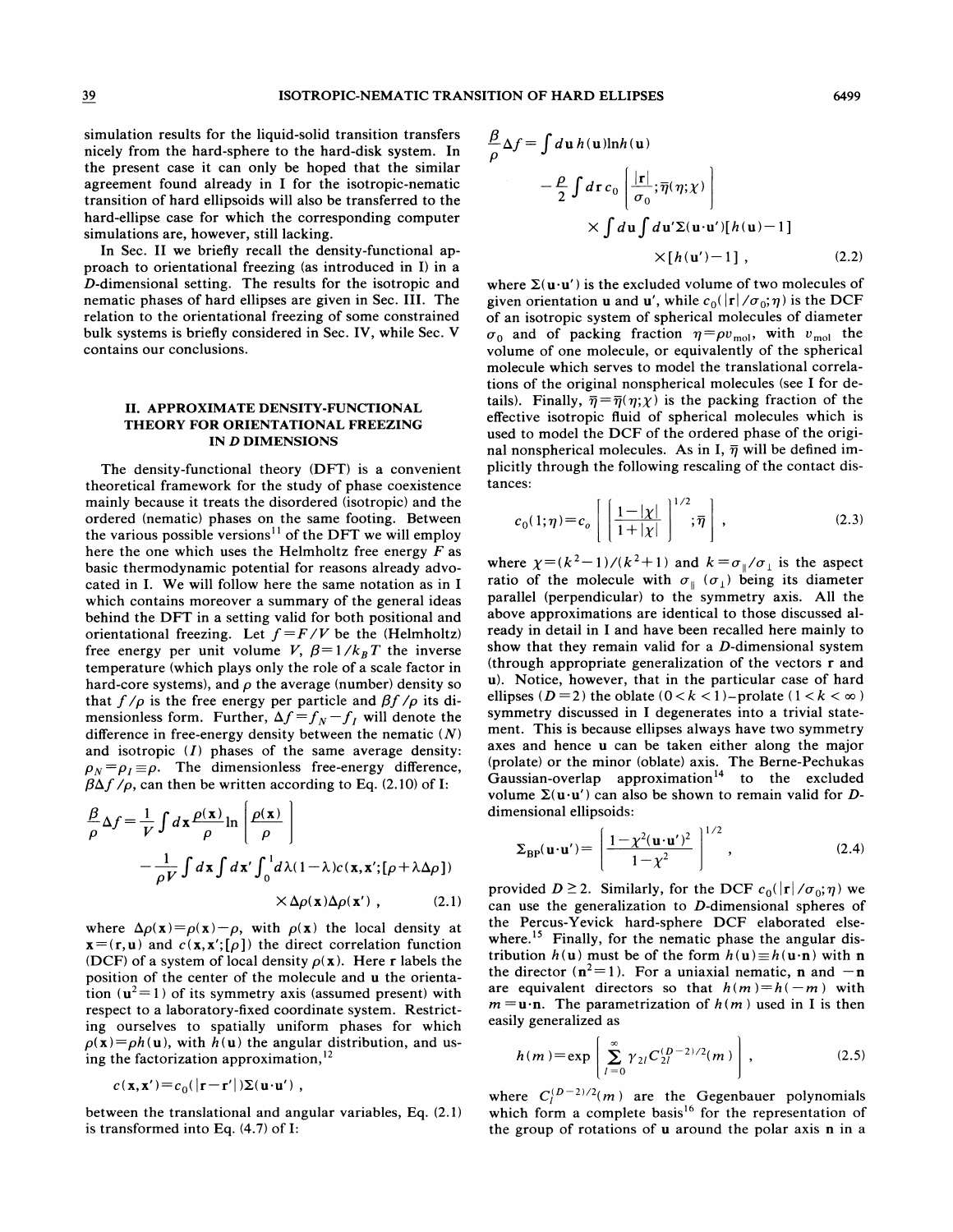D-dimensional space  $(\mathbf{u}\cdot\mathbf{n}=m=\cos\theta)$ . The Gegenbauer polynomials  $C_l^{(D-2)/2}(x)$  satisfy<sup>17</sup> the orthogonality con-<br>dition  $(D > 1)$   $D = 3$  (2.16)

$$
\int_{-1}^{1} dx (1 - x^2)^{(D-3)/2} C_l^{(D-2)/2}(x) C_n^{(D-2)/2}(x) = 0
$$
  
if  $l \neq n$  (2.6)

and the symmetry property  $C_l^{(D-2)/2}(-x)$  $=(-1)^{j}C_{l}^{(D-2)/2}(x)$ . The one order-parameter  $(\gamma \equiv \gamma_2)$ approximation corresponding to Eq. (4. 1) of I reads then nation corresponding<br>exp[ $\gamma C_2^{(D-2)/2}(m)$ ]

$$
h(m) = \frac{\exp[\gamma C_2^{D-2/2}(m)]}{Z(\gamma)},
$$
  
\n
$$
Z(\gamma) = \int_0^1 dm \frac{1}{N_D} (1 - m^2)^{(D-3)/2} \exp[\gamma C_2^{(D-2)/2}(m)],
$$
\n(2.7)

where we have put  $N_D = \Gamma(\frac{3}{2})\Gamma[(D-1)/2]/\Gamma(D/2)$ with  $\Gamma(n+1)=n!$  the  $\Gamma$  function.<sup>17</sup> The working form of Eq. (2.2) reads now

$$
\frac{\beta}{\rho} \Delta f = \left[ \gamma \frac{\partial}{\partial \gamma} - 1 \right] \ln Z(\gamma) \n- \frac{\eta}{2} I(\overline{\eta}(\eta; \chi)) [H(\gamma; \chi) - H_0(\chi)] ,
$$
\n(2.8)

with

$$
I(\eta) = \frac{1}{\eta} \left[ 1 - \frac{\partial}{\partial \eta} [\eta Z_0(\eta)] \right],
$$
 (2.9)

where  $Z_0(\eta) = \beta p / \rho$  is the hard D-sphere compressibilit factor, <sup>15</sup> and factor,<sup>15</sup> and

$$
H(\gamma;\chi) = \int d\mathbf{u} \int d\mathbf{u}' \Sigma_{\rm BP}(\mathbf{u}\cdot\mathbf{u}')h(\mathbf{u})h(\mathbf{u}') , \qquad (2.10)
$$

$$
H_0(\chi) \equiv H(\gamma = 0; \chi) = \int d\mathbf{u} \int d\mathbf{u}' \Sigma_{\rm BP}(\mathbf{u} \cdot \mathbf{u}') , \qquad (2.11)
$$

the average excluded volume of respectively, the nematic and the isotropic phase.

To be more specific we now give some explicit expressions for  $D = 2$  and  $D = 3$ . For the Gegenbauer polynomials  $C_l^{(D-2)/2}(m)$  of (2.5) we have

$$
C_l^{(1/2)}(m) = P_l(m), \quad D = 3 \tag{2.12}
$$

$$
C_l^{(0)}(m) = T_l(m), \quad D = 2 \tag{2.13}
$$

where  $P_l(m)$  are the Legendre polynomials<sup>17</sup> and  $T_l(\cos\theta) \equiv \cos(l\theta)$  the Chebyshev polynomials.<sup>17</sup> The  $T_l(\cos\theta) \equiv \cos(l\theta)$  the Chebyshev polynomials.<sup>17</sup> normalization factor<sup>18</sup>  $Z(\gamma)$  of (2.7) becomes then

$$
Z(\gamma) = \int_0^1 dm \exp[\gamma(\frac{3}{2}m^2 - \frac{1}{2})]
$$
  
=  $\frac{e^{\gamma}}{\sqrt{(3/2)\gamma}} F(\sqrt{(3/2)\gamma}), \quad D = 3$  (2.14)

$$
Z(\gamma) = \frac{1}{2\pi} \int_0^{2\pi} d\theta \exp[\gamma \cos(2\theta)]
$$
  
=  $I_0(\gamma)$ ,  $D = 2$  (2.15)

where 
$$
F(x)
$$
 and  $I_0(x)$  are, respectively, the Dawson and zeroth-order modified Bessel functions.<sup>17</sup> The average excluded volume of the isotropic phase,  $H_0(\chi)$  of (2.11), reads

$$
H_0(\chi) = \frac{1}{2} \left[ 1 + \frac{\arcsin\chi}{\chi(1 - \chi^2)^{1/2}} \right], \quad D = 3
$$
 (2.16)  

$$
H_0(\chi) = \frac{2}{\pi} \frac{E(\chi^2)}{(1 - \chi^2)^{1/2}}, \quad D = 2
$$
 (2.17)

$$
H_0(\chi) = \frac{2}{\pi} \frac{E(\chi^2)}{(1 - \chi^2)^{1/2}}, \quad D = 2
$$
 (2.17)

where  $E(\chi^2) = \int_0^{\pi/2} d\theta (1 - \chi^2 \sin^2 \theta)^{1/2}$  is the complete elliptic integral of the second kind.<sup>17</sup> The average excluded volume of the nematic phase,  $H(\gamma;\chi)$  of (2.10), reads using (2.7)

$$
H(\gamma;\chi) = \frac{1}{[I_0(\gamma)]^2} \frac{4}{\pi} \int_0^{\pi/2} d\theta \left( \frac{1 - \chi^2 \cos^2 \theta}{1 - \chi^2} \right)^{1/2} \times I_0(2\gamma \cos \theta), \quad D = 2
$$
\n(2.18)

whereas the equivalent  $D = 3$  expression is given by the more complicated Eq. (4.9) of I. Finally the explicit expression used for  $c_o(|{\bf r}|/\sigma_0, \eta)$  in (2.3) is given by Eqs. (3.31) and (3.32) ( $D = 2$ ) and Eq. (3.35) ( $D = 3$ ) of Ref. 15 together with the corresponding compressibility factors  $Z_0(\eta)$  of (2.9) for which  $Z_N(\eta)$  as given by Eq. (2.18) of Ref. 15 was used (with  $N=6$  for  $D=2$  and  $N=2$  for  $D = 3$ ).

# III. RESULTS OF THE OFT FOR HARD ELLIPSES

We now consider the results obtained from the general theory proposed in Sec. II in the particular case of hard ellipses ( $D = 2$ ). Unfortunately, we know of very little other data on ellipses to compare with. As far as we know, there are the pioneering Monte Carlo (MC) simulations of Vieillard-Baron<sup>19</sup> and the theoretical results of Boublik<sup>20</sup> and of Ward and Lado.<sup>21</sup>

To start, let us consider the isotropic phase where the angular distribution is uniform  $[h(u) \equiv 1]$ . In this case the compressibility factor of the hard ellipses,  $\beta p / \rho$ , can be written using Eq. (3.14) of I:

$$
\frac{\beta}{\rho} p \equiv Z(\eta; \chi) = 1 + H_0(\chi) [Z_0(\eta) - 1], \qquad (3.1)
$$

where  $H_0(\chi)$  is given now by Eq. (2.17) above. Here where  $H_0(\chi)$  is given now by Eq. (2.17) above. There  $k = \sigma_{\parallel}/\sigma_{\perp}$  is the aspect ratio of the ellipses and  $\chi = (k^2-1)/(k^2+1)$  the related eccentricity variable. From Eq. (3.1) it is seen that the compressibility factor of the hard ellipses of eccentricity  $\chi$  and packing fraction  $q = (\pi/4)\sigma_{\parallel}\sigma_{\perp}\rho$ ,  $Z(\eta; \chi)$ , is given in terms of the compressibility factor of hard disks,  $Z_0(\eta)$ , of the same area and packing fraction  $[\eta = (\pi/4)\sigma_0^2 \rho$  with  $\sigma_0^2 = \sigma_{\parallel} \sigma_{\perp}].$ In other words, Eq. (3.1) states that the dimensionless excess pressures of the corresponding ellipses and disks scale like the respective average excluded volumes:

$$
[Z(\eta;\chi) \! - \! 1]/[Z_0(\eta) \! - \! 1] \! = \! H_0(\chi) \ .
$$

As illustrated in Fig. 1, the resulting hard-ellipse equation of state  $Z(\eta;\chi)$  depends slightly on which hard-disk equation of state  $Z_0(\eta)$  is being used as input in (3.1). In Fig. 2 we compare our results to those obtained by Boub $lik^{20}$  from the scaled particle theory (SPT) for hard el-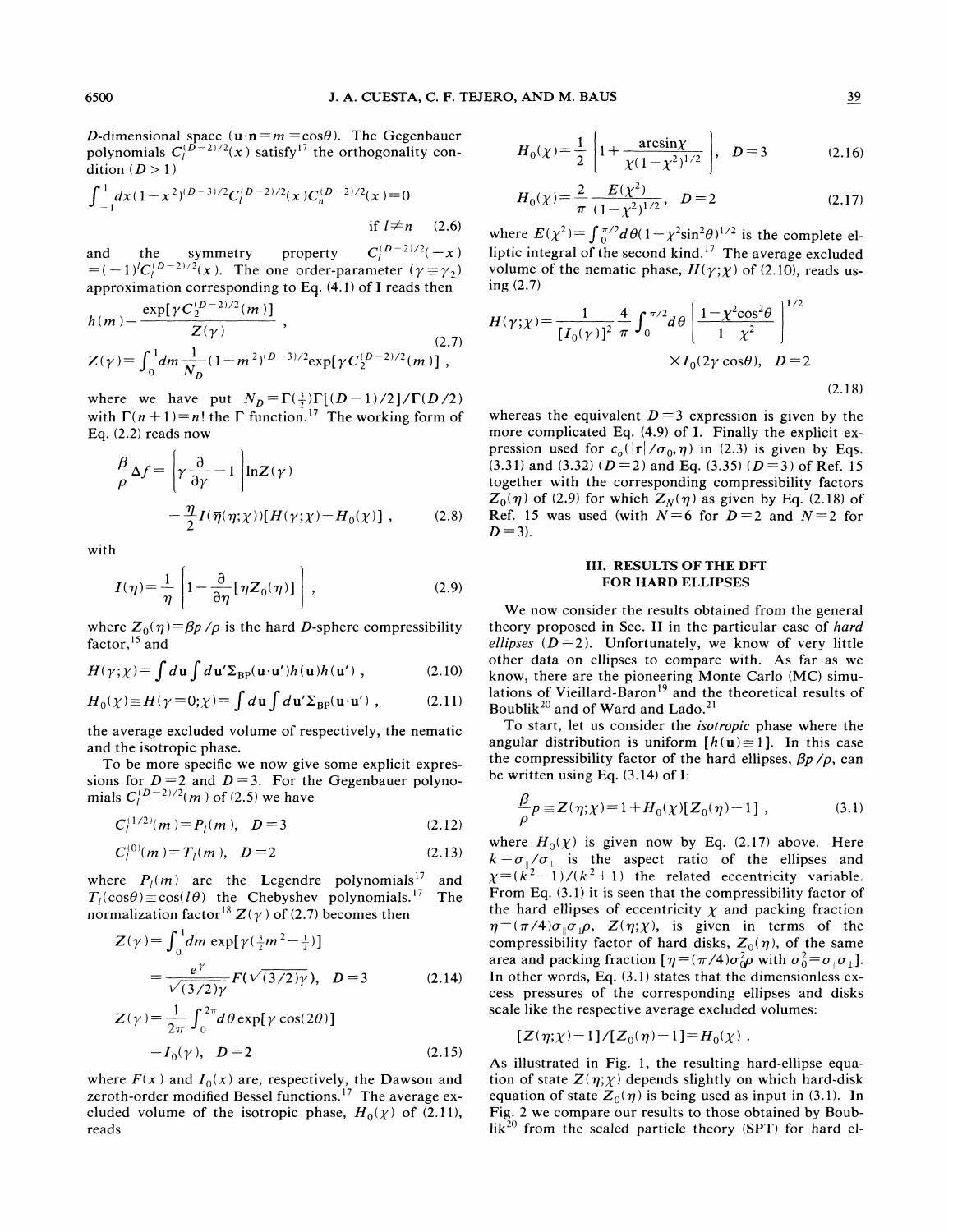

FIG. 1. Compressibility factor  $\beta p / \rho$  vs the packing fraction  $\eta$  of a system of hard ellipses of aspect ratio  $k = 2, 4, 6, 8,$  and 10 (from bottom to top) as obtained from Eq. (3.1) for two different input hard-disk equations of state: the equation,  $Z_0 = (1 + \eta^2 / 8) / (1 - \eta)^2$ , proposed by Henderson (Ref. 27) (dashed lines) and the equation proposed by Baus and Colot (Ref. 15) (solid lines). The differences in the resulting hardellipse equations of state (visible only in the high-density region shown here) are comparable to the differences already present (Ref. 15) in the underlying hard-disk equations of state.

lipses. In this case we use the SPT result for hard disks in (3.1),  $Z_0(\eta)=(1-\eta)^{-2}$ , so that both theories will have the same limit as  $k$  tends to 1. Comparing Figs. 1 and 2 we conclude that the theoretical uncertainties in the hard-ellipse equation of state are similar to those of the underlying hard-disk equation of state. While the latter have already been compared to the computer simulations elsewhere, $^{13}$  the corresponding simulations for hard ellipses are unfortunately still lacking.

Next we consider the *nematic* phase  $[h(u) \neq 1]$  as described by Eqs.  $(2.7)$ – $(2.11)$ . The effective density,  $\overline{\eta}=\overline{\eta}(\eta;\chi)$ , entering Eq. (2.8) is shown in Fig. 3. Its behavior is very similar to that of the  $D = 3$  case considered in I. The free-energy difference,  $\Delta f$  of (2.8), is shown in Fig. 4 as a function of the nematic order parameter  $\gamma$  of (2.7). Here the difference with the  $D = 3$  case of I is quite striking. There is clear evidence that the first-order transition of I has become a continuous transition in  $D = 2$ . Similar evidence for a continuous isotropic-nematic transition in  $D=2$  has also been obtained for other systems and by other methods (for a recent discussion see Ref. 9). It is noteworthy, however, that this result is obtained here using exactly the same approximation scheme for  $D = 2$  as for  $D = 3$  so that the change from a first-order to a continuous transition can only be ascribed to the change in dimensionality and not to changes in the ap-



FIG. 2. Reduced pressure  $p^* = \beta pv_{\text{mol}}$  vs the packing fraction  $\eta$  of a system of hard ellipses of aspect ratio  $k = 2, 4,$  and 6 (from bottom to top) as obtained from Eq. (3.1) with the SPT hard-disk result  $[\mathbb{Z}_0 = (1 - \eta)^{-2}]$  as input (solid lines) and compared to the hard-ellipse SPT results of Boublik (Ref 20) as quoted by Ward and Lado (Ref. 21) (dots). While both theories are identical for  $k=1$  the difference between them increases with increasing  $k$  value.



FIG. 3. The relation, Eq. (2.3), between the packing fraction of the nematic  $\eta$  and the packing fraction  $\bar{\eta}$  of the effective isotropic phase used to approximately describe the correlations in the nematic phase. From top to bottom  $k = 2, 4, 6$ , and 8 (solid lines). For convenience, the limiting cases  $k = 1$  and  $k = \infty$  have also been included (dashed lines).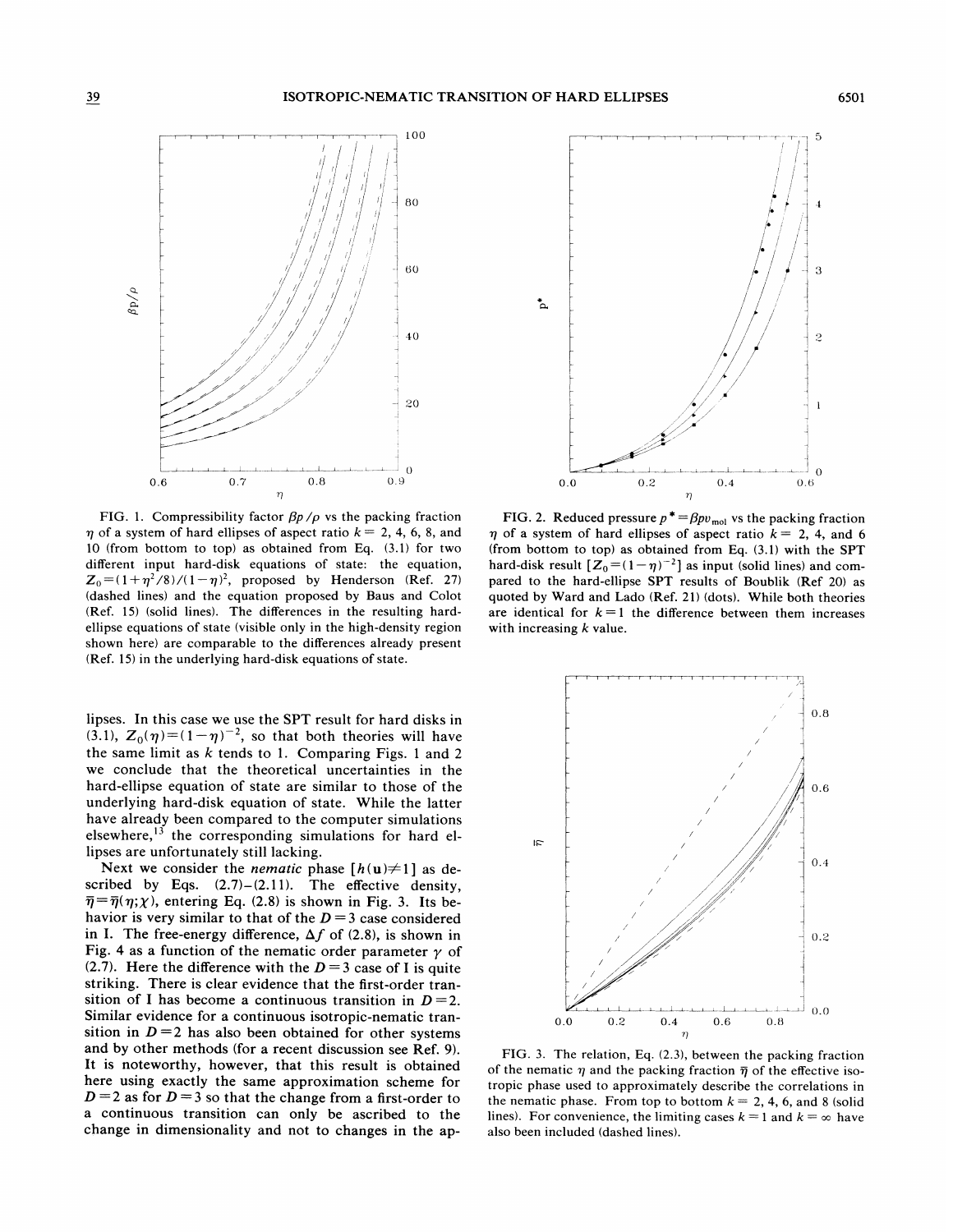

FIG. 4. Reduced free-energy difference  $\beta\Delta f/\rho$  between the nematic and isotropic phases of hard ellipses of aspect ratio  $k = 6$ , Eq. (2.8), as a function of the nematic order parameter  $\gamma$ , Eq. (2.7), for various packing fractions:  $\eta$  = 0.29, 0.31, 0.33, 0.35, 0.37, and 0.39 (from top to bottom). The critical isochore  $\eta^*$   $\approx$  0.33 separates the situations where the isotropic phase  $(\gamma^* = 0)$  is the only free-energy minimum  $(\eta < \eta^*)$  from those for which the nematic phase ( $\gamma^* \neq 0$ ) is the only free-energy minimum  $(\eta > \eta^*)$ .

proximation scheme. It is clear also that graphically one cannot distinguish between a continuous and a very weak first-order transition. This point is quite pertinent here because the isotropic-nematic transition is already weakly first order for  $D = 3$ . To settle this question we can use a small order-parameter expansion just like in the familiar Landau theory<sup>22</sup> already discussed in the present context in I. Using the same procedure as in I we first switch from the unbounded order parameter  $\gamma$  of (2.7) to the bounded and physically more interesting order parameter  $q = q(\gamma)$ :

$$
q = \langle \cos(2\theta) \rangle \equiv \frac{\partial}{\partial \gamma} \ln Z(\gamma) , \qquad (3.2)
$$

where Eq. (2.15) was used. The relation between  $\gamma$  $(0<\gamma<\infty)$  and q  $(0< q<1)$  is displayed in Fig. 5. Proceeding as in I we obtain then the following small- $q$ expansion of (2.8):

$$
\frac{\beta}{\rho} \Delta f = \sum_{n=0}^{4} a_n q^n + O(q^5) , \qquad (3.3)
$$

with  $a_0 = a_1 = a_3 = 0$  and

$$
a_2 = 1 - \eta I(\bar{\eta})(A_2 - A_0), \qquad (3.4)
$$

$$
a_4 = \frac{1}{4} - \eta I(\overline{\eta})(\frac{1}{3}A_4 - A_2 + \frac{1}{4}A_0) , \qquad (3.5)
$$

where  $\overline{\eta} = \overline{\eta}(\eta; \chi)$ , as above, and  $A_n = A_n(\chi)$  is given by



FIG. 5. Relation between the nematic order parameters  $\gamma$  of Eq.  $(2.7)$  and q of Eq.  $(3.2)$ .

$$
A_{2n}(\chi) = \frac{(2n)!}{(n!)^2} \int_0^{2\pi} d\alpha \frac{1}{2\pi} \left[ \frac{1 - \chi^2 \cos^2 \alpha}{1 - \chi^2} \right]^{1/2} \cos^{2n} \alpha ,
$$
\n(3.6)

with  $n = 0, 1, 2, \ldots$  The fact that in the Landau expansion (3.3) we have  $a_3 \equiv 0$ , together with our findings at finite  $q$  (see Fig. 4) clearly establishes that in the present case  $(D=2)$  the isotropic-nematic transition predicted by this theory is continuous. For  $D = 2$  one can also show that the free energy (2.8) is, in fact, an even function of q (or  $\gamma$ ), i.e.,  $a_{2n+1} \equiv 0$  for all  $n = 0, 1, 2, \ldots$  in (3.3), whereas for general  $D$  one can show that the coefficient  $a_3$  of (3.3) behaves like

$$
a_3 \sim \left\{ \Gamma[(D-2)/2] \right\}^{-4}
$$
,

and hence  $a_3$  approaches zero continuously when D reaches the value 2 from above. The value  $D = 2$  appears thus as a marginal value for which the generally firstorder transition ( $D > 2$ ) becomes continuous ( $D = 2$ ).

This point being settled, we return now to the general properties of the isotropic-nematic transition in  $D = 2$ . If we denote by  $q^*$  the value of the order parameter q for which, at a given value of  $\chi$  and  $\eta$ , the free energy attains its minimum, then  $q^* = q^*(\eta; \chi)$  tends continuously to zero when  $\eta$  is decreased from the high-density region down to a critical value  $\eta^*$  at which  $q^*$  vanishes  $q^*(\eta^*; \chi) = 0$  for  $\eta^* = \eta^*(\chi)$ ]. For  $\eta \leq \eta^*$ , the freeenergy minimum remains at  $q^* = 0$ , corresponding to the isotropic phase  $(q^*=0)$  being the only stable phase, whereas for  $\eta > \eta^*$  the nematic phase ( $q^* \neq 0$ ) is the only stable phase. There are no metastable phases here; the extrapolation of (3.1) into the region  $\eta > \eta^*$  corresponds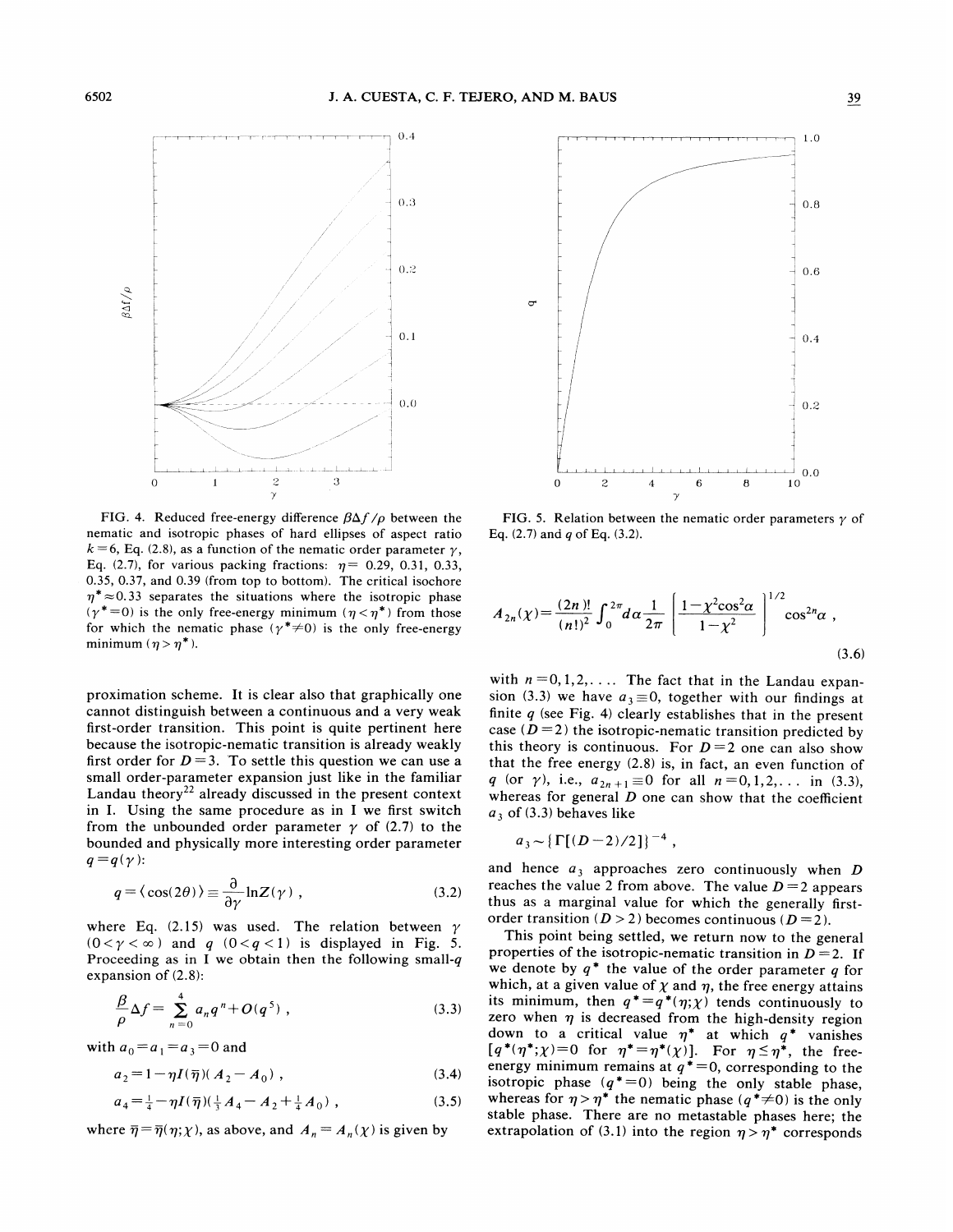thus to an unstable isotropic phase. It is easily shown that, in the vicinity of  $\eta^*$  and for all  $\chi$  values,  $q^*$  behaves like  $q^* \sim (\eta - \eta^*)^{1/2}$  for  $\eta \ge \eta^*$ . Such a classical criticalpoint behavior was to be expected here since we made no attempt to incorporate order-parameter fluctuations<sup>22</sup> into the theory. The location of the critical point  $\eta^*(\chi)$ is very sensitive to the value of  $\chi$ . For very elongated ellipses one can show from (3.3) that  $\eta^*$  tends to zero as  $\eta^* \sim 3\pi/4k$ , for  $k \to \infty$ . In the opposite limit of weak eccentricity  $\eta^*$  is instead pushed into the high-density region according to  $1-\eta^* \sim (k-1)^{2/3}$ , for  $k \to 1$ . This behavior together with the intermediate values of  $\eta^*$  is further illustrated in Fig. 6. It should also be remembered here that in the high-density region the isotropic-nematic transition may be preemptied by other transitions not taken into account here. For instance, for  $1 < k < 2.5$ ,  $\eta^*$ exceeds the value ( $\eta$ =0.690) at which hard disks ( $k = 1$ ) will freeze.<sup>13</sup>

Having located the stable phases we can now construct the full equation of state of the nematic phase. The simplest procedure here is to use Eq. (2.2) of Ref. 23, which in the present approximation reads

$$
\frac{\beta}{\rho} p_N(\eta; \chi) = \frac{\beta}{\rho} p_I(\eta; \chi) \n- \frac{\eta}{2} I(\overline{\eta}(\eta; \chi)) [H(\gamma^*(\eta; \chi); \chi) - H_0(\chi)] ,
$$
\n(3.7)

where  $\gamma^*$  denotes the value of  $\gamma$  corresponding to  $q^*$ [i.e.,  $q^* = q(\gamma^*)$  using (3.2), although in practice  $q^*$  is deduced from  $\gamma^*$  which is obtained directly by minimization of the free energy] and  $p<sub>N</sub>$  is the pressure of the



FIG. 6. Critical packing fraction  $\eta^*$  vs the aspect ratio k as obtained from Eq. (3.4) (solid lines) and the asymptotic behavior discussed in the main text (dashed lines).

nematic phase while  $p_i$  is the pressure of the isotropic phase as given by Eq.  $(3.1)$ . Notice that in  $(3.7)$ , Eq.  $(3.1)$ has to be evaluated in the region  $\eta > \eta^*$  where the isotropic phase is thermodynamically unstable. From Figs. <sup>1</sup> and 2 it is seen that this offers no particular difficulty. In Fig. 7 we compare the results obtained from Eqs. (3.7) and  $(3.1)$  to the MC simulations of Vieillard-Baron<sup>19</sup> and to the numerical solution of the Percus-Yevick equation as obtained by Ward and Lado.<sup>21</sup> While the overall behavior of the various results is quite similar our comparison calls nevertheless for some remarks. In the computer simulations of Vieillard-Baron a very weak first-order isotropic-nematic transition was observed at a density considerably higher than our  $\eta^*$  which corresponds to a continuous transition. It is well known that Vieillard-Baron's pioneering simulations exhibit a large amount of scatter and his results have already been criticized by Frenkel and Eppenga.<sup>9</sup> It is clearly advisable to redo<sup>9</sup> these simulations before drawing a definite conclusion. Some reservations should also be made with respect to our comparison with the results of Ward and Lado.<sup>21</sup> Indeed, while their equation-of-state data exhibit no tran-



FIG. 7. Reduced pressure  $p^* = \beta pv_{\text{mol}}$  vs the packing fraction  $\eta$  of hard ellipses of aspect ratio  $k = 2, 4$ , and 6 (from bottom to top) as obtained from the present theory [Eqs. (3.1) and (3.7); solid lines for the stable isotropic and nematic phases, dashed lines for the unstable isotropic phase] and compared to the MC-simulation results of Vieillard-Baron (Ref. 19) ( $k = 6$ , open circles) and to the numerical solution of the Percus-Yevick equations by Ward and Lado (Ref. 21) (closed circles). The arrow indicates the density for which Vieillard-Baron  $(k=6)$ found a weakly first-order transition, while here we find a continuous transition at  $\eta^* = 0.33$  for  $k = 6$  and  $\eta^* = 0.46$  for  $k = 4$ , whereas Ward and Lado found no transition (see, however, main text for important reservations). [To separate the curves, the p<sup>\*</sup> scales have been shifted as  $p^*$  ( $k=2$ )  $p^*+0.5$  ( $k=4$ ), and  $p^*+1.5$  ( $k=6$ ).]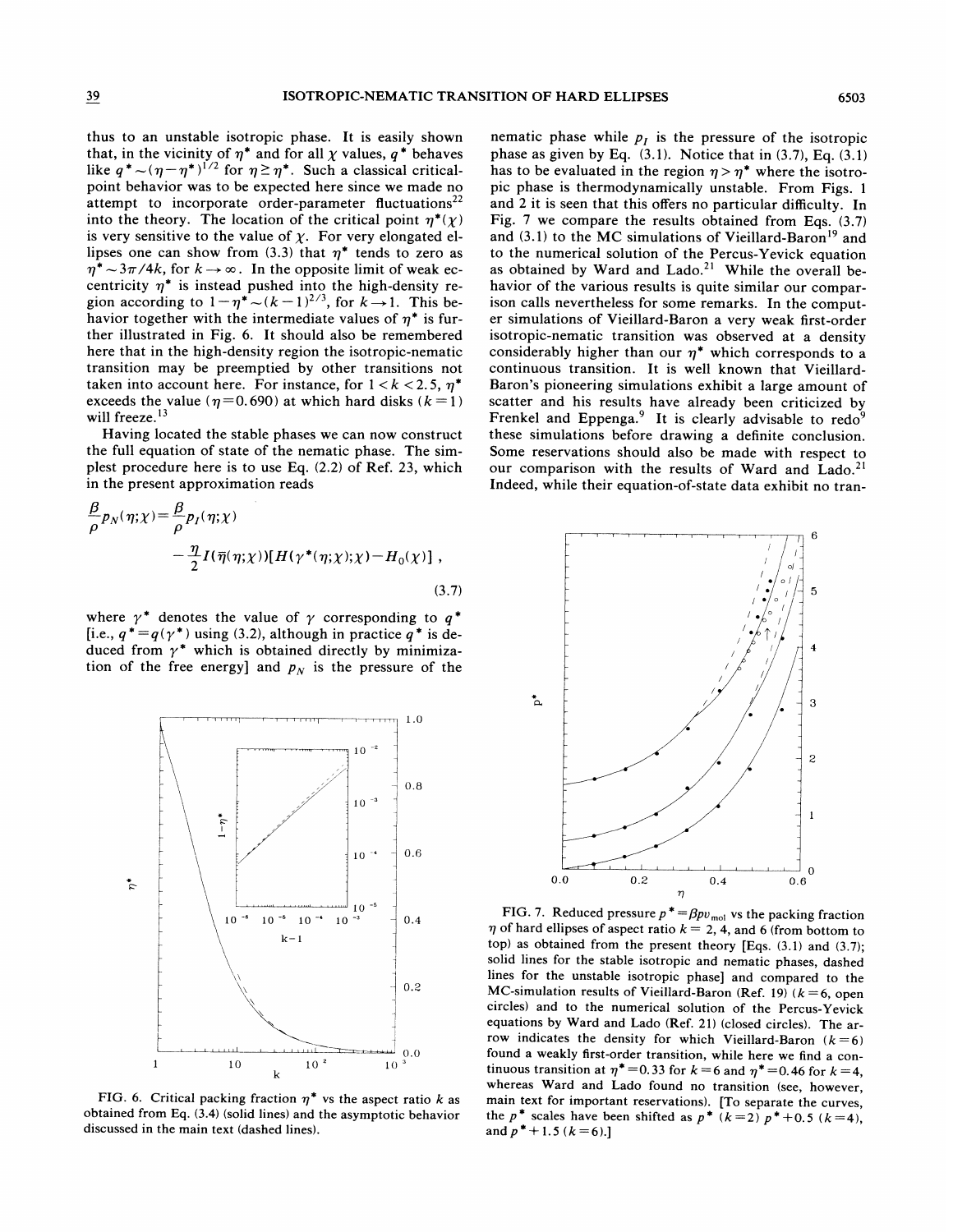sition but are otherwise comparable to ours it should be remembered here that these authors have solved numerically the Percus-Yevick equations for hard ellipses under the assumption that the system is uniform and isotropic (hence  $\gamma = 0$ ) but allowing for long-range angular pair correlations characteristic of the nematic phase. It is not obvious how this is to be related to our definition of a nematic as a uniform system with an anisotropic angular distribution ( $\gamma \neq 0$ ).

In the limit of very elongated or equivalently of very thin ellipses ( $k \rightarrow \infty$  or  $k \rightarrow 0$ ) our system should behave similarly to the hard-needle system considered by Frenkel and Eppenga.<sup>9</sup> As we have seen above,  $\eta^*$  vanishes in this limit and we may expect the virial expansion of the free energy (2.8) to be a reasonable approximation. As discussed already in I such a virial expansion will pro-<br>duce an Onsager-type theory.<sup>13,24</sup> For  $D=2$  the corresponding Onsager theory turns out to be particularly simple. Indeed, taking the limit  $k \rightarrow \infty$ ,  $\eta \rightarrow 0$  and introducing the Onsager variable  $c = (2/\pi)\eta k$  (which is kept finite) Eqs. (2.8) and (3.7) reduce simply to

$$
\frac{\beta}{\rho} \Delta f \Big|_{\text{Ons}} = \left[ \gamma \frac{I_0'(\gamma)}{I_0(\gamma)} - \ln I_0(\gamma) \right] - c \left[ 1 - \frac{\int_0^1 dt \, I_0(2\gamma t)}{\left[ I_0(\gamma) \right]^2} \right],\tag{3.8}
$$

$$
\frac{\beta}{\rho}p\bigg|_{\text{Ons}} = 1 + c - c \left[1 - \frac{\int_0^1 dt \ I_0(2\gamma^*(c)t)}{\left[I_0(\gamma^*(c))\right]^2}\right], \quad (3.9)
$$

where  $I_0(\gamma)$  is the zeroth-order modified Bessel function,  $I'_0(\gamma) \equiv I_1(\gamma)$  its derivative,<sup>17</sup> and  $\gamma^*(c)$  the value of  $\gamma$ obtained by minimization of (3.8). Before attempting a direct comparison with the hard-needle system<sup>9</sup> one has to take into account that hard ellipses have always a finite radius of curvature whereas hard needles (considered as hard rectangles of zero width) have not. This geometric difference gives both systems slightly different packing properties. A meaningful comparison between the ellipses and the needles can be made, in the Onsager limit, if we compare systems with the same second virial coefficients,  $B_2 = \sigma_{\parallel}^2/2 = L^2/\pi$ , where  $\sigma_{\parallel}$  is the major diameter of the ellipses and  $L$  the length of the needles. Indeed, as seen from (3.8) and (3.9), the only thing which matters in the Onsager limit is the rescaled density variable c which can also be written  $c = B_2 \rho$ . In Fig. 8 we compare the results of (3.8) and (3.9) to the computer simulations of Frenkel and Eppenga<sup>9</sup> for hard needles of length  $L = \sigma_{\parallel} \sqrt{\pi/2}$ . The agreement between theory and simulations is quite satisfactory. Both approaches yield a continuous isotropic-nematic transition with a good continuous isotropic-nematic transitial point  $c^* = \frac{3}{2}$ .

## IV. RESULTS FOR A CONSTRAINED SYSTEM OF ELLIPSOIDS

It has become customary in the literature to consider systems where some of the motions are rigorously constrained to a subspace. For example, one has studied<sup>25</sup>



FIG. 8. Reduced pressure  $p^* = \beta p \sigma_{\parallel}^2$  vs the Onsager variable  $c = (2/\pi)\eta k$  as obtained from Eqs. (3.8) and (3.9) (solid lines: stable isotropic and nernatic phases; dashed line: unstable isotropic phase) and compared to the constant-pressure MCsimulation results (squares) of Frenkel and Eppenga (Ref. 9) for a system of 200 hard needles of length  $L = \sigma_{\parallel} \sqrt{\pi/2}$ , so that both systems will have the same second virial coefficient. The low-density isotropic branch is well approximated by  $p^* = 2c(1+c)$ , and the high-density nematic branch by  $p^* = 4c$ . The theoretical critical point is  $c^* = \frac{3}{3}$ .

the smectic ordering of spherocylinders which remain strictly parallel one to each other, or else the nematic ordering of hard rods which are grafted on a plane.<sup>26</sup> Besides being easier to simulate, such systems are also expected to mimic the behavior of the original system under the infiuence of very strong (in principle, infinite) external constraints (e.g., electric or magnetic fields). Within the present approximate DFT it is fairly easy to study such constrained systems. This is due to the fact that within the present approximation the angular and positional variables are completely factorized. To study constrained systems it is sufficient then to distinguish the dimensionality of the spatial variable  $r$ , say  $D$ , from the dimensionality of the angular variable  $u$ , say  $d$ , and reduce the value of  $D$  or  $d$  to the dimensionality of the subspace allowed by the given constraint. For instance, ellipsoids grafted on a plane would correspond to  $D = 2$ and  $d = 3$ , or else parallel ellipsoids will correspond to  $D = 3$  and  $d = 1$ . This then immediately raises the question of how the phase transitions known to exist in the original system will be affected by the introduction of such a constraint. Above we have seen that the orientational freezing of hard ellipsoids ( $D = d = 3$ ) differs qualitatively from the orientational freezing of hard ellipses  $(D=d=2)$  in that the former is first order while the latter is continuous. From the present discussion we can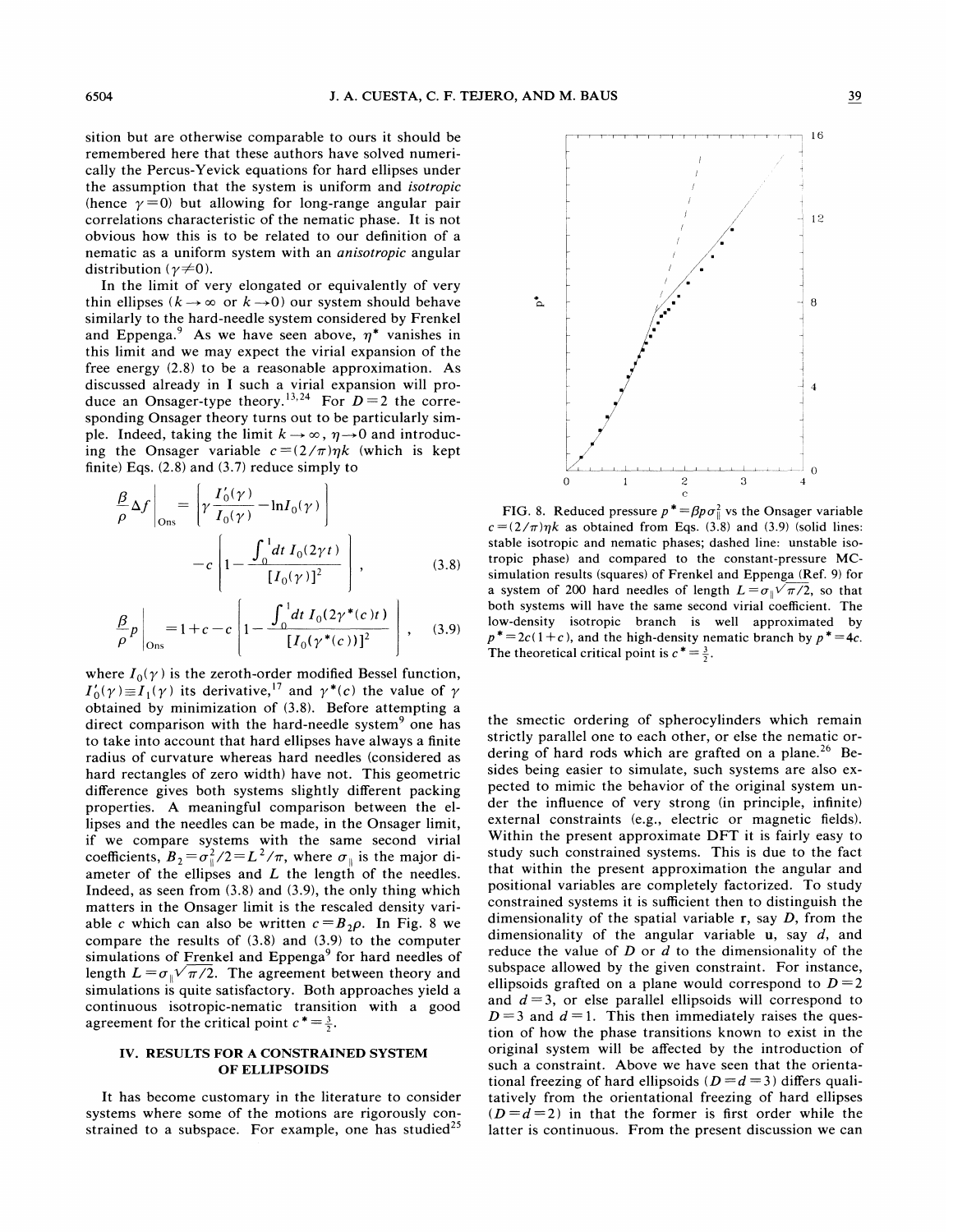

FIG. 9. Same as in Fig. 4 but for a  $(D=3)$  system of hard ellipsoids  $(k = 6)$  whose angular motions are constrained to remain perpendicular to a given direction. The packing fractions are here  $\eta = 0.17, 0.18, 0.19, 0.20, 0.21$ , and 0.22 (from top to bottom) and the critical value  $\eta^* \approx 0.19$ .

conjecture that the nature of the orientational freezing transition (continuous or first order} will be determined solely by the value of d  $(d=2 \text{ or } d > 2)$  whatever the value of D. It should be clear, however, that the location of the transition  $(\eta^*)$  may still depend on the value of D.

To illustrate this we now consider a system of hard ellipsoids ( $D = 3$ ) whose symmetry axes (u) are constrained to remain orthogonal to a given direction, or equivalently remain parallel to a given plane, reducing thereby the value of  $d$  from 3 to 2. The general theory of Sec. II can be applied immediately to this constrained system by introducing only minor modifications. For the angular distribution  $h(\mathbf{u} \cdot \mathbf{n})$  we can still use the parametrization given by Eq. (2.7) with the understanding that the director n has now to be taken perpendicular to the direction of the constraint. The fact that we are considering ellipsoids  $(D=3)$  instead of ellipses  $(D=2)$  enters now through the fact that the DCF  $c(|r|/\sigma_0;\eta)$  used in Eqs. (2.2) and (2.3) has to describe hard spheres ( $D = 3$ ) instead of hard disks  $(D=2)$ . This can be achieved, for example, by using the well-known<sup>15</sup> Percus-Yevick hardsphere DCF for it. As seen from Fig. 9 and expected from the above conjecture, the orientational freezing of the constrained hard ellipsoids proceeds now through a continuous transition and not through a first-order transition as found in I for the unconstrained system. The critical point  $\eta^*$  is, however, shifted to considerably lower values of  $\eta$  (see Fig. 10). From the same conjecture we also conclude that the orientational freezing of ellipsoids grafted on a plane ( $D = 2$ ,  $d = 3$ ) will be first order. This then immediately raises the question of what the



FIG. 10. Critical packing fraction  $\eta^*$ , for the continuous isotropic-nematic transition as a function of the aspect ratio  $k$ for a  $D = 2$  system of hard ellipses (dashed line) and a  $D = 3$  system of constrained hard ellipsoids with two-dimensional angular motions (solid line).

transition should look like for a real nematogen adsorbed on a real substrate. Indeed, if the molecules stick strongly to the substrate they should behave like the hard ellipses, whereas if they have a tendency to "stand up" they should behave more like the grafted ellipsoids.

### V. CONCLUSIONS

We have proposed an approximate density-functional theory of orientational freezing in  $D$  dimensions. The theoretical results obtained from this theory are, as shown in I, in good agreement with the computer simulations of the isotropic-nematic transition of hard ellipsoids  $(D=3)$ . Here we have presented the corresponding results for hard ellipses  $(D=2)$  for which no extensive simulation results exist as yet. The most striking difference between the two systems is the change in nature of the isotropic-nematic transition which proceeds through a continuous transition for the ellipses while it proceeds through a first-order transition for the ellipsoids. We have also shown that, within this theory, the width of the generally first-order orientational freezing transition shrinks continuously to zero when the dimensionality of the angular space is reduced continuously towards the marginal value of 2 (from above), whatever the value of the dimensionality of the positional space. The latter point has important implications for the study, within this theory, of the orientational freezing transition in systems subject to a constraint which restrains the angular motions of the molecules.